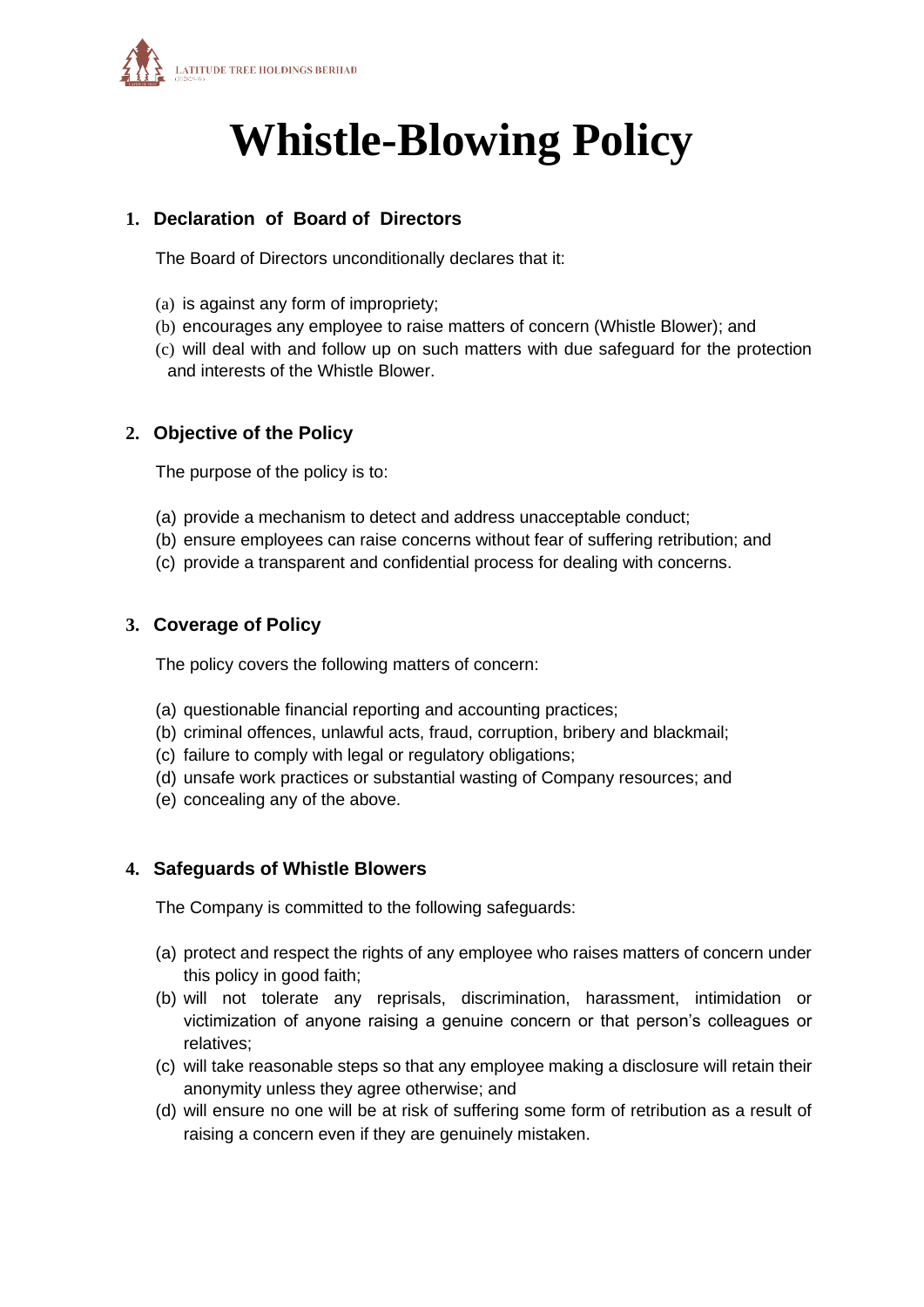

It must be clear that for an anonymous report to be investigated, it must contain sufficient evidence to form a reasonable basis for investigation. It must also be appreciated that following a successful investigation, a statement by the person reporting the concern may be requested to enable appropriate action to be taken to address that concern. It must also be clear that the above safeguards are not extended to anyone who maliciously raises a matter they know are totally untrue.

## **5. Reporting Procedure**

Matters of concern may be made orally or in writing as soon as possible. People who raise the concern are to note the following procedures:

(a) Information to be provided are:

- The specific concern;
- The reason(s) for the concern;
- The background and history of the concern with relevant dates;
- Is the concern previously raised with anyone else before, and if so, with whom; and
- Why the concern persists.
- (b) The persons to contact (in the following order) are:
	- Chairman, Audit Committee;
	- Member of Audit Committee; or
	- Any Independent Director.
- (c) Channel for receiving concerns :

A letter box is placed at each company's main entrance (ie. at the side of the reception counter).

Any staff can drop any correspondences or reports into the letter box.

Any contents in the letter box will be collected on a weekly basis by the following personnel:

- a) Ms Nguyen ( Secretary) for Latitude Tree Vietnam Joint Stock Company;
- b) Ms Zeng Li Yan (Purchasing Manager) for RK Resources Co., Ltd;
- c) Mr Aniq (Assistant HR Manager) for Latitude Tree Holdings Berhad and Latitude Tree Furniture Sdn Bhd;
- d) Mr Chen Cheng Lung (General Manager) for Grob Holz Co. Ltd;
- e) Mr Wu Kun Liang (General Manager) for Rhong Khen Timbers Sdn Bhd; and

f) Ms Tan Chai Foon (Assistant HR Manager) for Rhong Khen Industries Sdn Bhd.

All correspondences collected will be forwarded to Head Office for verification and discussion by Risk Management Committee.

Any applicable or important issues/matters with complete basic information will be reported to the Audit Committee.